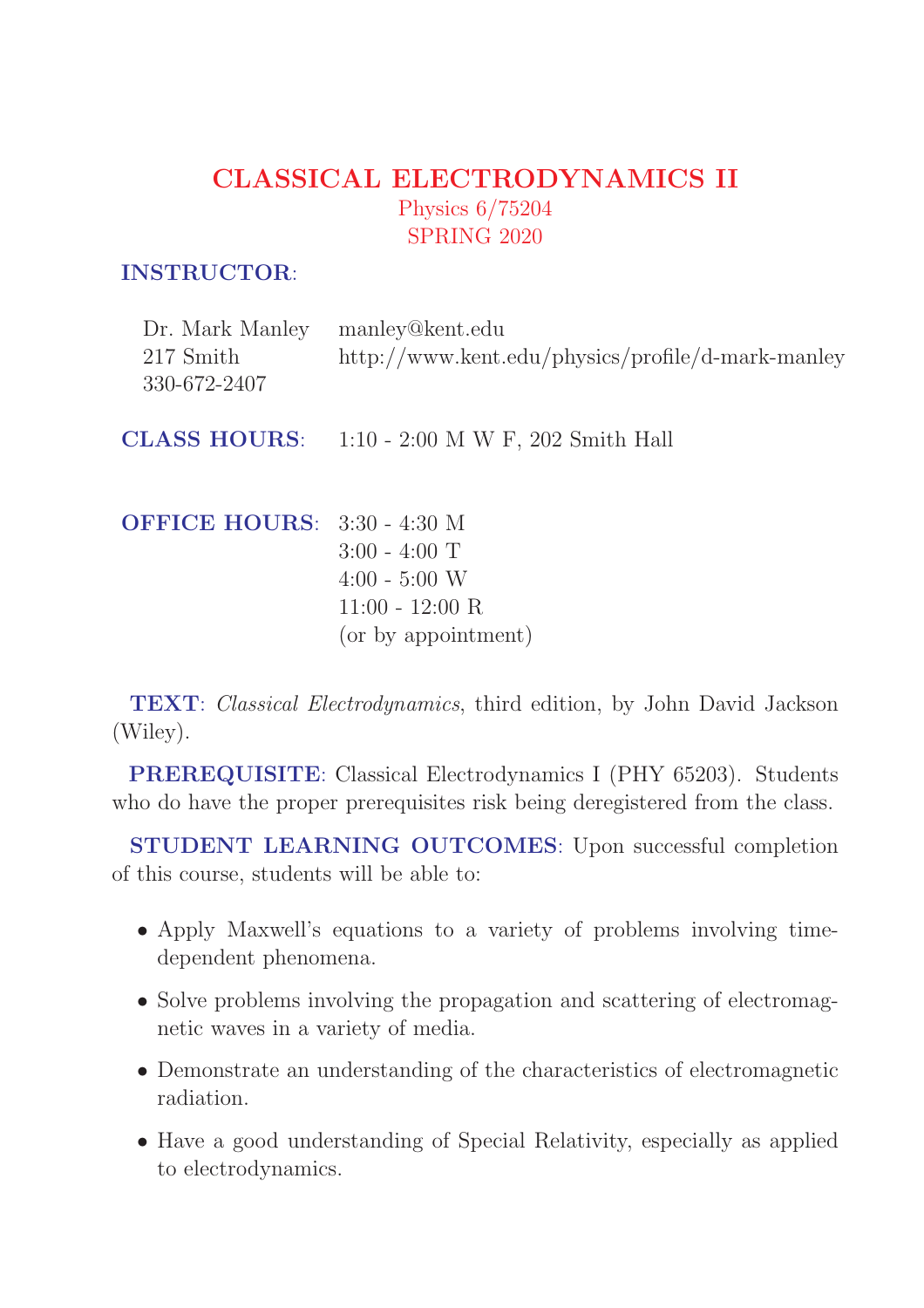|                                                                         | Homework 20\%     |  |
|-------------------------------------------------------------------------|-------------------|--|
| <b>GRADE DETERMINATION:</b> $\frac{Exam}{Exam} \cdot \frac{25\%}{25\%}$ |                   |  |
|                                                                         |                   |  |
|                                                                         | Final Exam $30\%$ |  |

HOMEWORK: Problems will be assigned in class. Homework assignments must be handed in on time.

EXAMS: Each of the two midterm exams will cover only those chapters of the text that were covered in class since the previous exam. The final exam will be comprehensive.

COVERAGE: As indicated on the tentative course outline.

MAKEUP CLASSES: I anticipate being away occasionally because of research commitments. Make-up classes will be scheduled as needed.

#### CHEATING AND PLAGIARISM:

University policy 3342-3-01.8 deals with the problem of academic dishonesty, cheating, and plagiarism. None of these will be tolerated in this class. The sanctions provided in this policy will be used to deal with any violations. If you have any questions, please read the policy at http://www.kent.edu/policyreg/ policydetails.cfm?customel datapageid 1976529=2037779 and/or ask.

#### STUDENTS WITH DISABILITIES:

University policy 3342-3-01.3 requires that students with disabilities be provided reasonable accommodations to ensure their equal access to course content. If you have a documented disability and require accommodations, please contact the instructor at the beginning of the semester to make arrangements for necessary classroom adjustments. Please note, you must first verify your eligibility for these through Student Accessibility Services (contact 330-672- 3391 or visit www.kent.edu/sas for more information on registration procedures).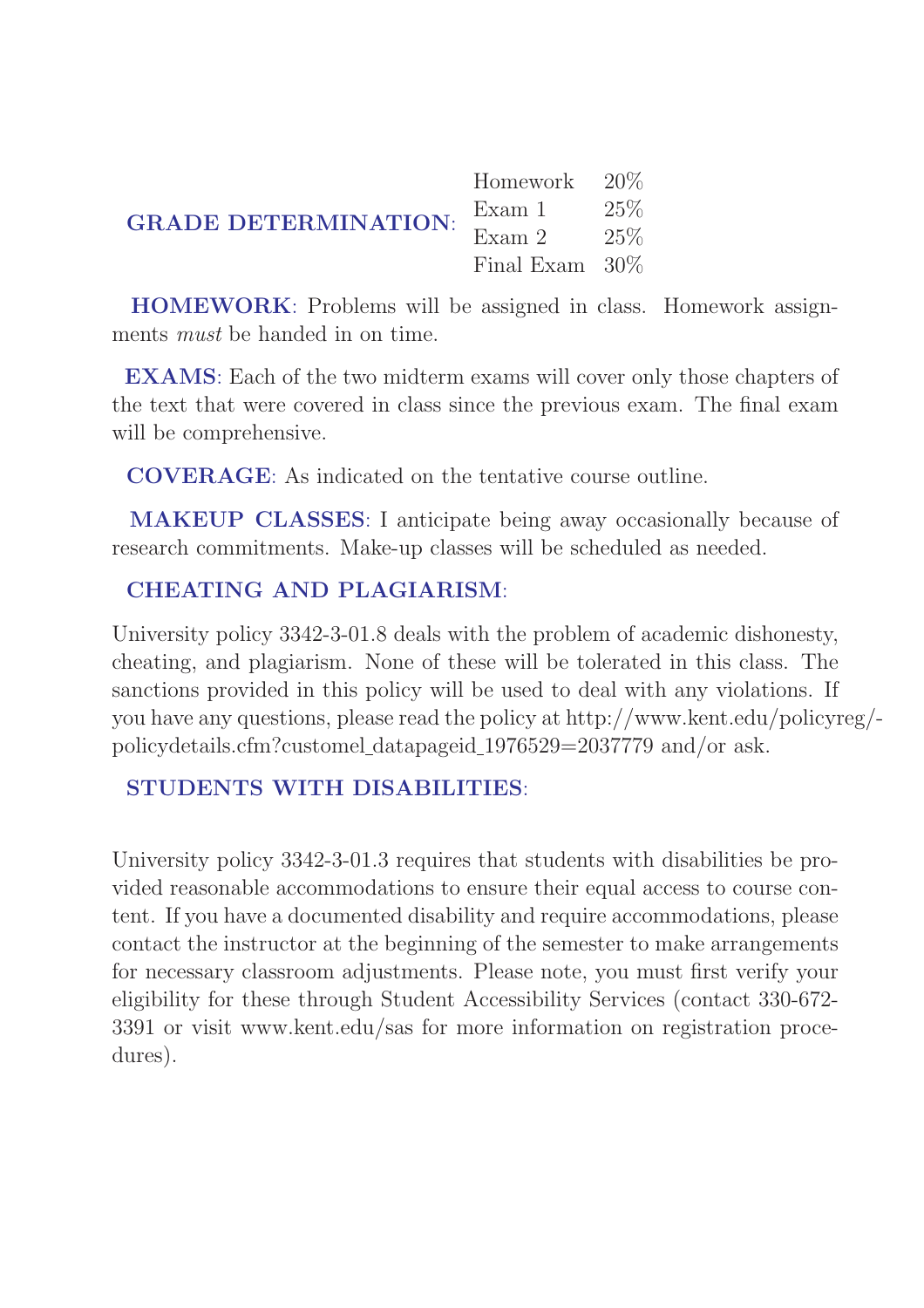### REGISTRATION REQUIREMENT:

The official registration deadline for this course is January 19, 2020.

University policy requires all students to be officially registered in each class they are attending. Students who are not officially registered for a course by published deadlines should not be attending classes and will not receive credit or a grade for the course. Each student must confirm enrollment by checking his/her class schedule (using Student Tools in FlashFast) prior to the deadline indicated. Registration errors must be corrected prior to the deadline.

The course withdrawal deadline is March 22, 2020.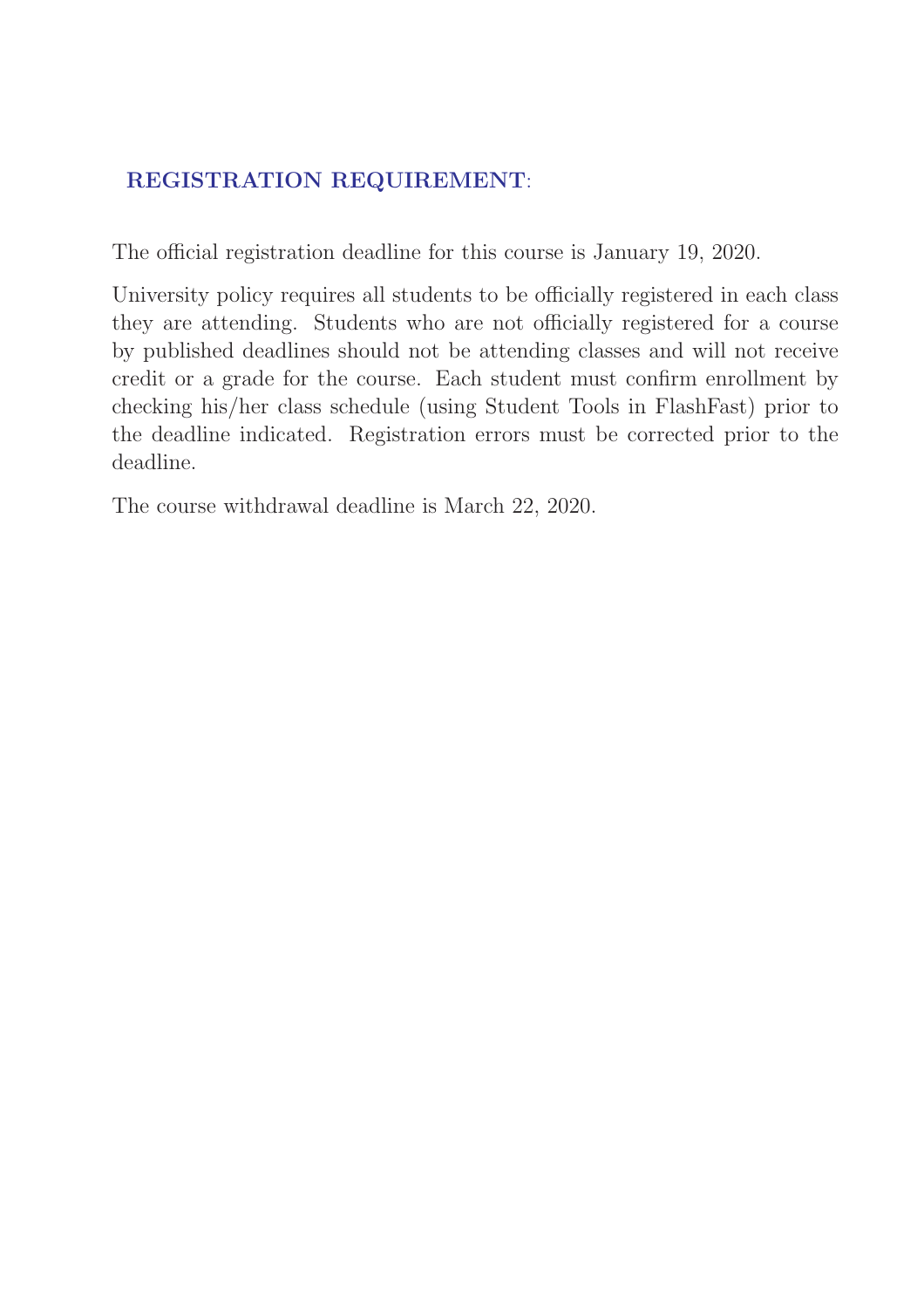### TENTATIVE COURSE OUTLINE:

| Week           | Date     | Day          | Tentative Schedule                          |
|----------------|----------|--------------|---------------------------------------------|
|                |          |              |                                             |
| $\mathbf{1}$   | Jan $13$ | M            | Ch. 6—Candidacy Exams—No Class              |
|                | Jan $15$ | W            | Ch. 6—Maxwell Equations                     |
|                | Jan $17$ | $\mathbf{F}$ | Ch. 6—Gauge Invariance of Electromagnetism  |
| 2              | Jan $20$ | M            | Martin Luther King Day—No Classes           |
|                | Jan $22$ | W            | Ch. 6—Green Functions for the Wave Equation |
|                | Jan $24$ | $\mathbf{F}$ | Ch. 6—Poynting's Theorem                    |
| 3              | Jan 27   | M            | Ch. 7—Plane Waves in a Nonconducting Medium |
|                | Jan $29$ | W            | Ch. 7—Continued                             |
|                | Jan 31   | $\mathbf{F}$ | Ch. 7—Linear and Circular Polarization      |
| $\overline{4}$ | Feb 3    | M            | Ch. 7—Reflection and Refraction of Waves    |
|                | Feb 5    | W            | Ch. 7—Dispersive Effects                    |
|                | Feb 7    | $\mathbf{F}$ | Ch. 7—Kramers-Kronig Relations              |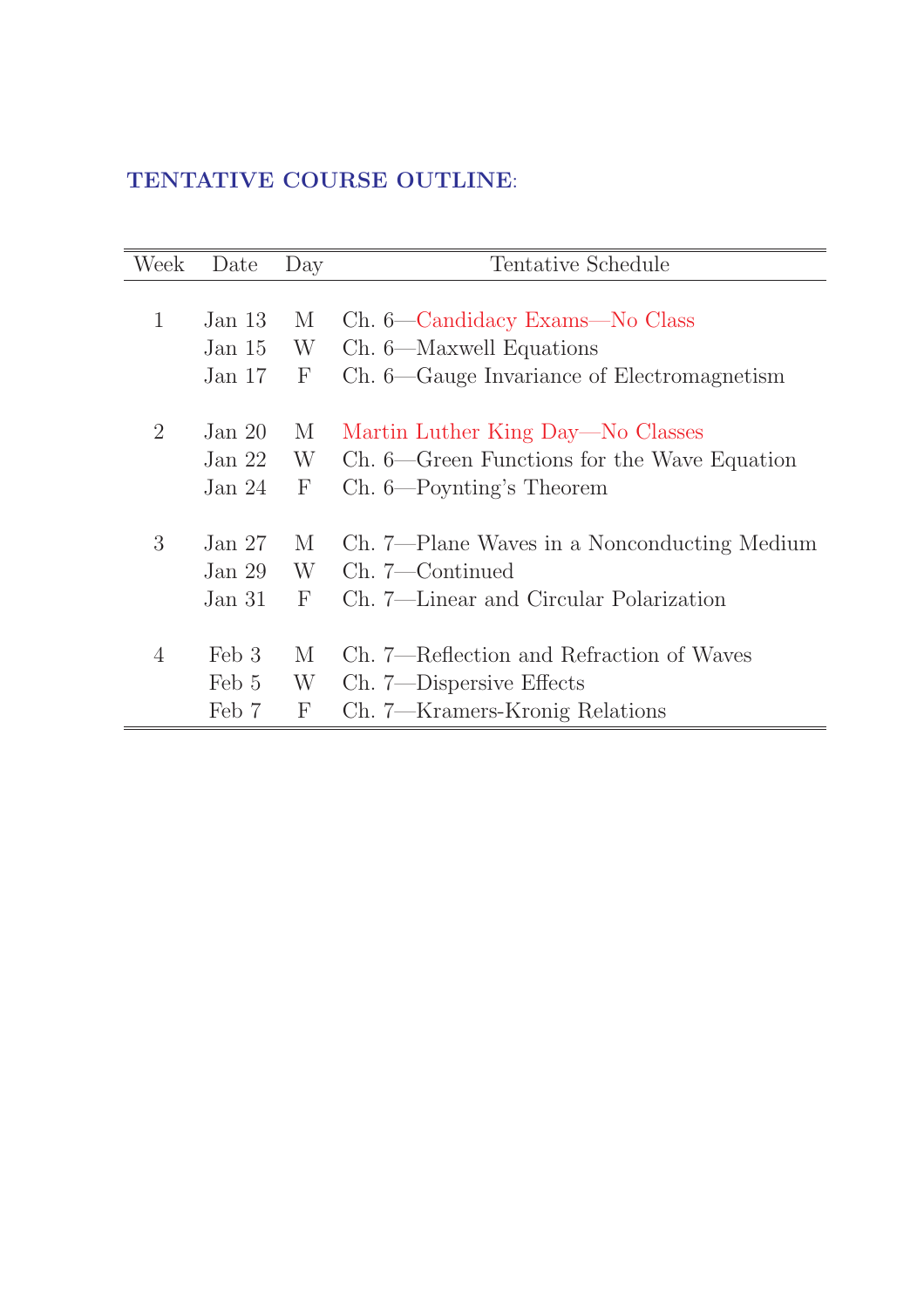### TENTATIVE COURSE OUTLINE:

| Week           | Date             | Day          | Tentative Schedule                         |
|----------------|------------------|--------------|--------------------------------------------|
|                |                  |              |                                            |
| $\overline{5}$ | $\text{Feb} 10$  | M            | Exam 1                                     |
|                | Feb 12           | W            | Ch. 7—Continued                            |
|                | Feb 14           | $\mathbf F$  | Ch. 9—Fields and Radiation                 |
|                |                  |              |                                            |
| 6              | Feb 17           | M            | Ch. 9—Continued                            |
|                | Feb 19           | W            | Ch. 9—Continued                            |
|                | $\text{Feb } 21$ | $\mathbf F$  | Ch. 9—Continued                            |
|                |                  |              |                                            |
| 7              | Feb 24           | $\rm M$      | Ch. 10–Scattering of Electromagnetic Waves |
|                | $\text{Feb} 26$  | W            | Ch. 10–Continued                           |
|                | Feb 28           | $\mathbf{F}$ | Ch. 10–Continued                           |
| 8              | Mar <sub>2</sub> | M            | Ch. 10–Continued                           |
|                | Mar 4            | W            | Ch. 11–Special Theory of Relativity        |
|                | Mar 6            | $\mathbf F$  | Ch. 11–Lorentz Transformations             |
|                |                  |              |                                            |
| 9              | Mar 9            | M            | Ch. 11–Continued                           |
|                | Mar 11           | W            | Ch. 11–Covariance of Electrodynamics       |
|                | Mar 13           | $\mathbf{F}$ | Ch. 11–Continued                           |
|                |                  |              |                                            |
| 10             | Mar 16           | M            | Ch. 11–Continued                           |
|                | Mar 18           | W            | Ch. 11–Continued                           |
|                | Mar 20           | F            | Exam 2                                     |
| 11             | Mar 23           | М            | Spring Recess–No Classes                   |
|                | Mar 25           | W            | Spring Recess–No Classes                   |
|                | Mar 27           | $\mathbf{F}$ | Spring Recess–No Classes                   |
|                |                  |              |                                            |